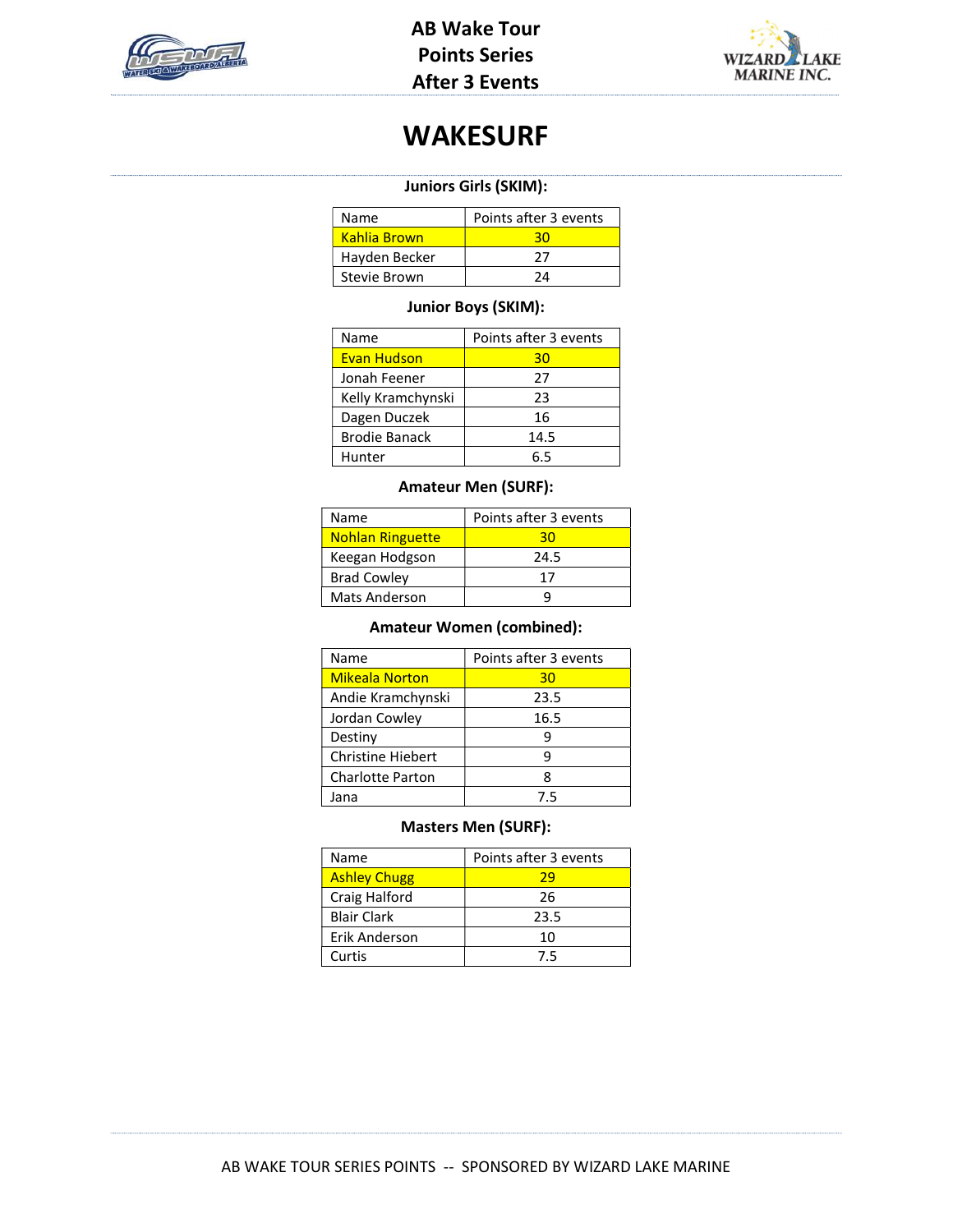

## AB Wake Tour Points Series After 3 Events



### Masters Women (Combined):

| Name                 | Points after 3 events |
|----------------------|-----------------------|
| <b>Jolene Allen</b>  | зn                    |
| TaraLyn Jolie        | 27                    |
| Jodi Cowley          | 16                    |
| <b>Bridget OShae</b> |                       |

### Amateur Men (SKIM):

| Name                 | Points after 3 events |
|----------------------|-----------------------|
| <b>Ethan Halford</b> | 25.5                  |
| Darien Halsey        | 23                    |
| Ashdon Wolbaum       | 21                    |
| <b>Ryder Duczek</b>  | 20                    |
| Peter Kennedy        | 17                    |
| Phillip Filipov      | 9                     |
| Sheldon Kelly        | 7.5                   |
| Jordan Plemel        | 75                    |

### Outlaw Women (Combined):

| Name               | Points after 3 events |
|--------------------|-----------------------|
| <b>Bailey Rush</b> | 28                    |
| Sara Tallon        | 20                    |
| Randall Scheel     |                       |

## Outlaw Men (SKIM):

| Name               | Points after 3 events |
|--------------------|-----------------------|
| <b>Chad Hudson</b> | 27                    |
| Isaac Hockley      | 26.5                  |
| Rob Ulrich         | 15                    |
| Cameron Swanson    | 10                    |
| Taylor             | 9                     |
| Paul Scheel        | Զ                     |
| Phil Wilson        | 6 5                   |

## Open/Pro Women Combined):

| Name                 | Points after 3 events |
|----------------------|-----------------------|
| <b>Gabby Hockley</b> | 28                    |
| Nicole Hudson        | 25                    |
| Julie Vasselin       | 10                    |
| Lily Anderson        | 1 በ                   |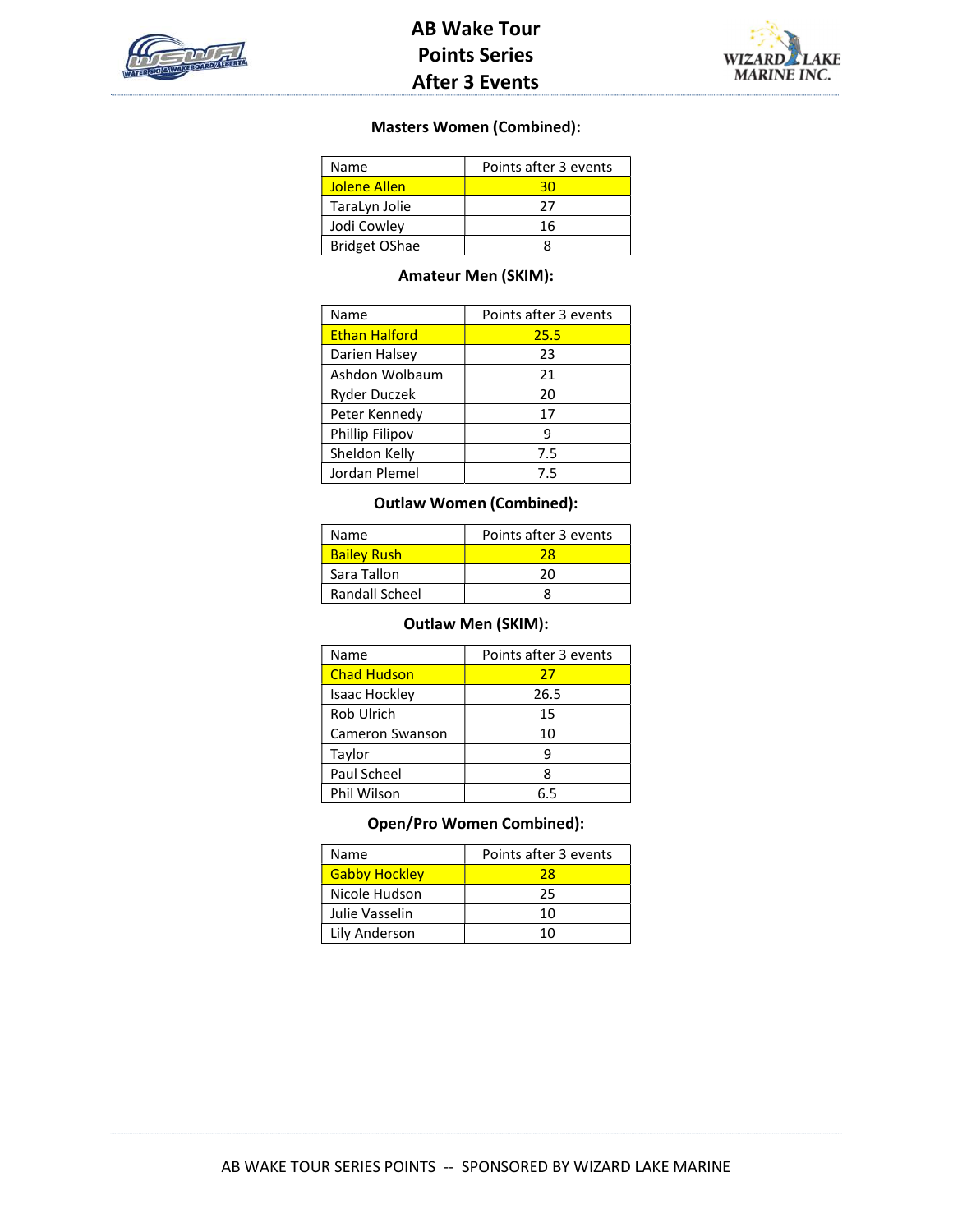



# Wakeboard

## Beginner Girls:

| Name                   | Points after 3 events |
|------------------------|-----------------------|
| <b>Charlie Solomon</b> | 28                    |
| Ainsley Bryksa         | つフ                    |
| Devyn Bryksa           | 26                    |

## Beginner Boys:

| Name         | Points after 3 events |
|--------------|-----------------------|
| <b>Brody</b> |                       |
| Mason Banack | 16                    |
| Hunter       | 10                    |
|              |                       |

## Novice Boys:

| <b>Name</b>           | Points after 3 events |
|-----------------------|-----------------------|
| <b>Braden Johnson</b> |                       |
| Mason Bryksa          | 24.5                  |

## Int/Advanced Boys

| <b>Name</b>  | Points after 3 events |
|--------------|-----------------------|
| Kyle Kidd    |                       |
| Dagen Duczek | 19                    |

## Open/Outlaw Men:

| Name                | Points after 3 events |
|---------------------|-----------------------|
| <b>Joey Gurr</b>    | 26                    |
| <b>Tanner Stone</b> | 26                    |
| Connor              | 15                    |
| Colden Thompson     | 10                    |
| Mark                | 10                    |
| Reid                | 8                     |
| <b>Thomas</b>       |                       |

#### Wakeskate:

| Name                | Points after 3 events |
|---------------------|-----------------------|
| <b>Joey Gurr</b>    | 27                    |
| <b>Tanner Stone</b> | 26.5                  |
| Kyle Kidd           | 22.5                  |
| Mark                | 10                    |
| Ryder               |                       |
| Connor              |                       |